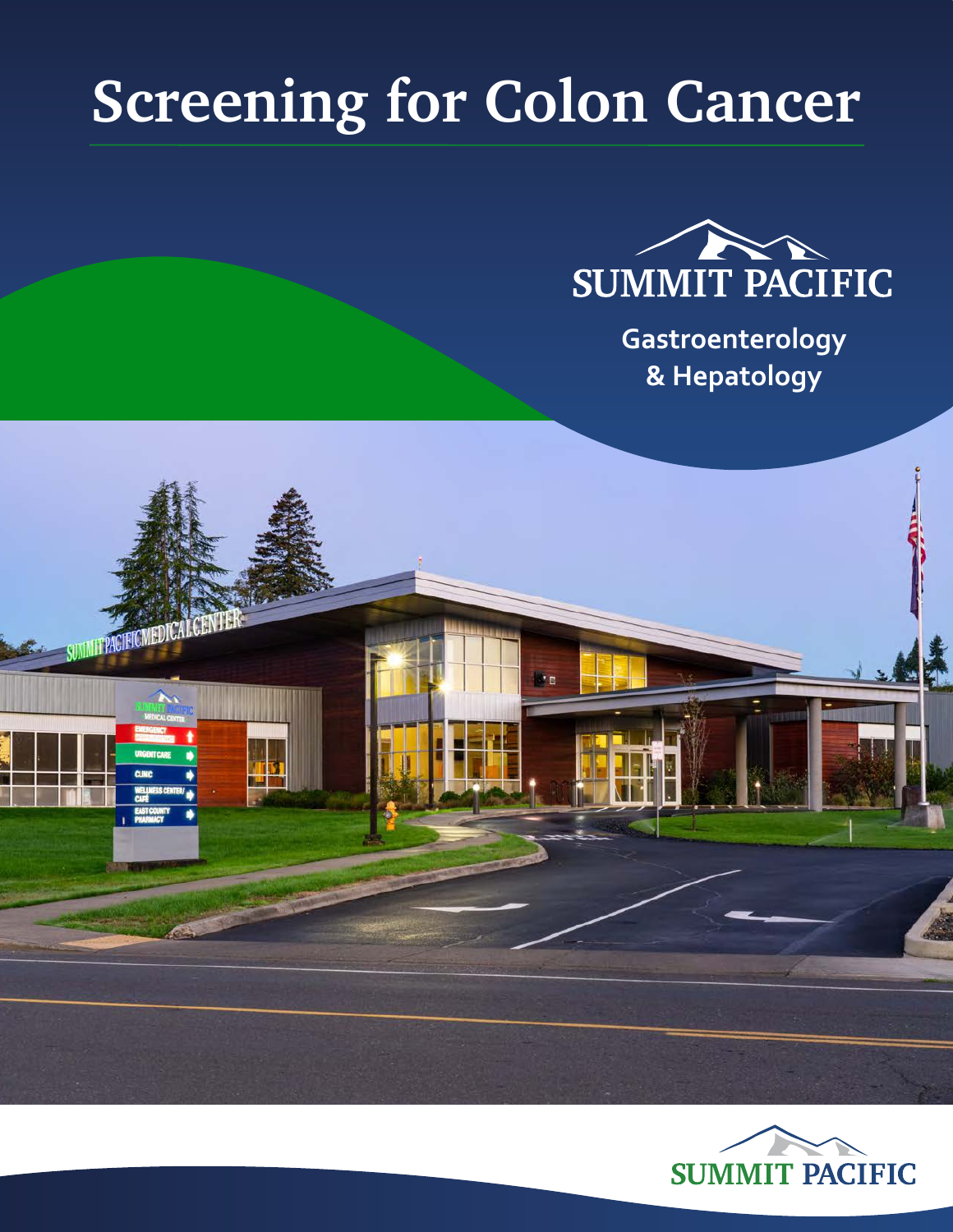#### What is colon cancer?

The colon is the last se eral feet of your digesti e system. Colon cancer occurs when abnormal cells develop and grow in your colon. Colon cancer begins as small growths of these abnormal cells called polyps.

Polyps in the colon are common and after years of growth, some will turn into cancer. Polyps can be found during screening exams. If they are found and removed, they do not become cancer.

#### What causes colon cancer?

We don t now for sure. The cause is likely due to more than one factor. Some people are born with genes that put them at risk of getting colon cancer. Other things that increase risk are smoking, alcohol and maybe even food we eat.

If you have a family history of colon cancer or large polyps, your doctor may want you to start screening you for colon cancer at a younger age and undergo screening more often than other people.

### Why is screening important and who should be screened?

45 people out **DAMMALI** of 1000 during their lifetime. It is more common as people get older. About 1 in 3 colon cancers result in death. It is the second e d n c seo c nce de n e . There are fewer colon cancers and fewer colon cancer deaths now than in the past. This is partly due to more people getting colon cancer screening.

- **WHAMMAND KIVPKUDVMI**
- **MUM45** and 75 years  $of$ age should ha e colon cancer screening. People in very good health between ages 76 and 85 may also benefit from screening. Most insurance companies cover colon cancer screening.

#### $\bullet$ **DANABAADH**

Voecome large. When colon cancer causes symptoms (visible blood in the stool, stomach pain, thin stools, constipation, weight loss), it's often too late for a cure.

### What are my choices for colon cancer screening?

#### What are my choices for screening?

There are se eral ways to screen for colon cancer. These various choices can make decisions about colon cancer screening hard. There are benefits and harms to each choice. The latest research tells us that the 2 best choices now are colonoscopy every 10 years or FIT (fecal immunochemical testing) every year. Summit Pacific suggests our patients choose one of these two tests.

**Colonoscopy** is a test that lets your doctor look inside your entire colon, using a thin tube with a light and camera on the end. Most cancers and polyps can be seen with this test. Polyps can be removed through the tube, so the polyps never have a chance to turn into cancer. If polyps are found, you may need a colonoscopy more often than every 10 years.

 $\Box$  [[fecal immunochemical testing] is a stoolbased test which detects blood in the stool.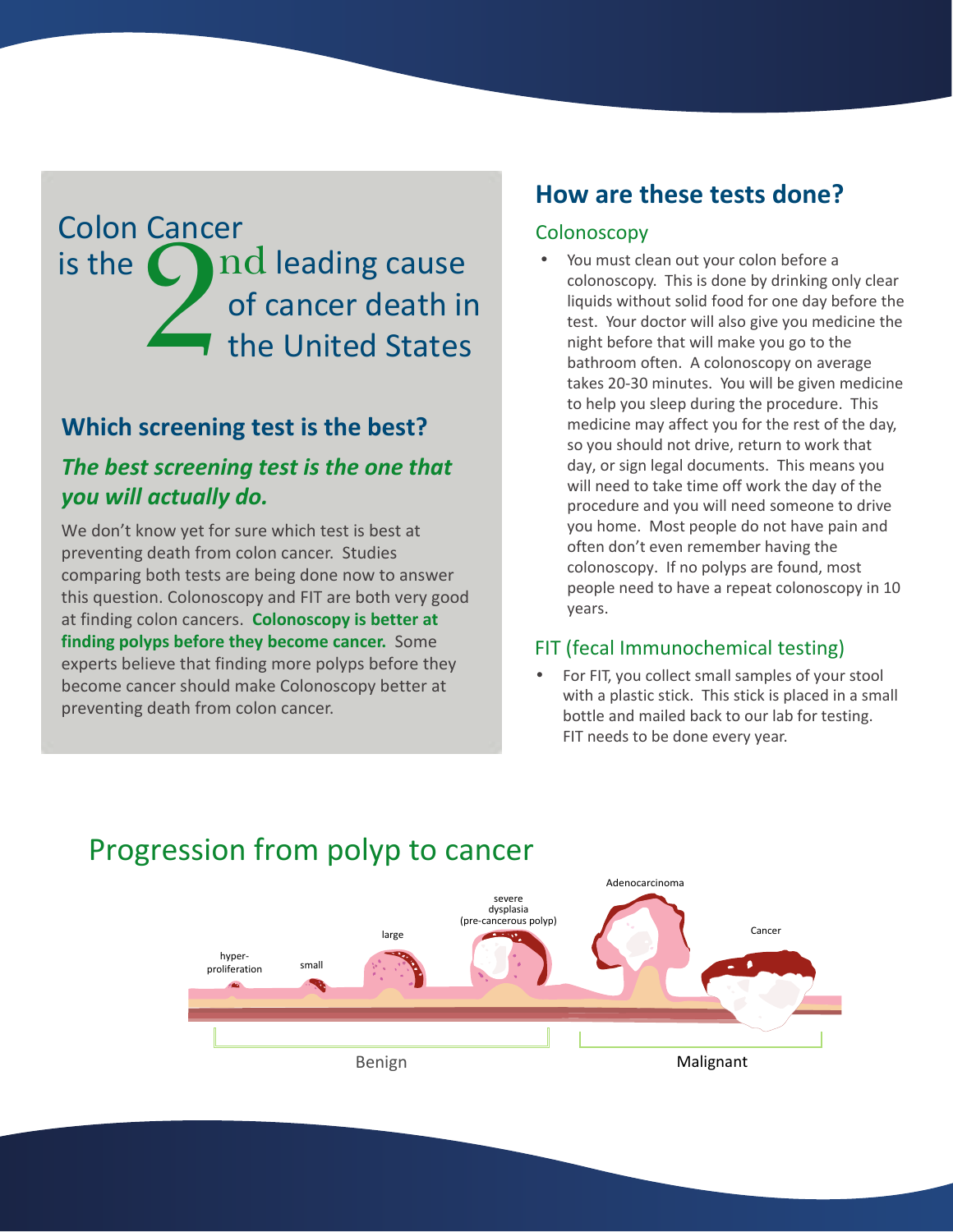# **Colonoscopy** versus **FIT:**

# **Colonoscopy**

## Benefits

Only done every 10 years if no polyps are found. Colonoscopy may prevent more colon cancer deaths than FIT, but we don't know the exact numbers yet. Experts now believe screening Colonoscopy every 10 years between ages 50 and 75 provides a substantial benefit in reducing colon cancer deaths. Colonoscopy every 10 years between ages 45 and 49 provides a moderate benefit in reducing colon cancer deaths.

Colonoscopy can also prevent cancer in the first place by removing polyps that can later become cancer.

### Harms

The most common serious harms are major bleeding, making a tear in the colon, and causing some other problem that leads to a stay in the hospital. Evidence shows that the harms of screening for colorectal cancer in adults aged 45 to 75 are small.

# **FIT (fecal immunochemical testing)**

## Benefits

Simple and can be done in the privacy of your own home. There is no need for colon clean out or other preparation. There is no lost time from work.

Experts now believe yearly FIT between ages 50 and 75 provides a substantial benefit in reducing colon cancer deaths. Yearly FIT between ages 45 and 49 provides a moderate benefit in reducing colon cancer deaths.

#### **How can I decide which test is best for me?**

Talk with your Primary Care provider about which test is the best for you. If you already know which test you want, please call your Primary Care office to schedule a Colonoscopy or receive instructions on how to obtain your FIT kit.

### Harms

The main harm of FIT is that most of the positive test results will not be from colon cancer. These are called false positive results. This may cause you to worry for no reason. Positive tests can happen from hemorrhoids, polyps, and other problems that cause blood in the stool but are not cancer.

All people with a positive FIT should have a colonoscopy to look for a cause of the positive result. A recent study showed that people being screened with FIT for the first time had about 75 positive tests out of 1000. Colonoscopy showed about 4 of these people had colon cancer and about 41 had polyps. In the remaining 30, nothing worrisome was found despite a positive FIT.

The most serious harms of FIT come from the harms of colonoscopy done to look for the cause of a positive test.